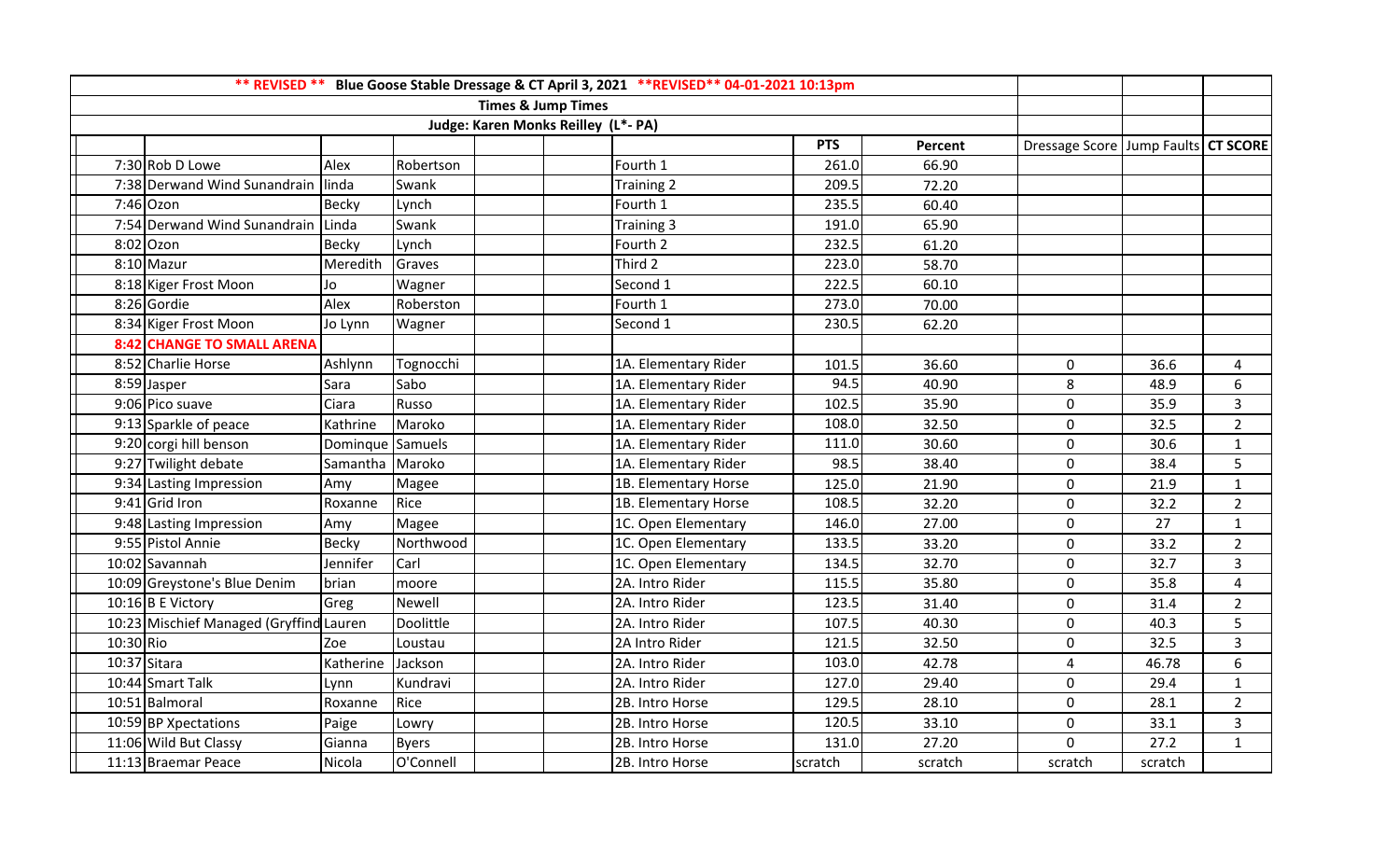| 11:20 It's All Greek to Me   | Gabby     | Nugyen        | 3A beginner Novice Rider  | 137.5 | 31.20 | $\mathbf 0$             | 31.2 | 4              |
|------------------------------|-----------|---------------|---------------------------|-------|-------|-------------------------|------|----------------|
| 11:27 Alpengeist             | Roxanne   | Rice          | 3A. Beginner Novice Rider | 149.5 | 25.20 | $\mathsf{O}\xspace$     | 25.2 | $\mathbf{1}$   |
| 11:34 Implicit               | Doris     | Hoppers       | 3A. Beginner Novice Rider | 140.5 | 29.70 | 4                       | 33.7 | 5              |
| 11:41 Some Kind of Wonderful | Emma      | <b>Brooks</b> | 3A. Beginner Novice Rider | 143.5 | 28.20 | 0                       | 28.2 | $\overline{3}$ |
| 11:48 Ringwood Sonny         | Janine    | Malseed       | 3A. Beginner Novice Rider | 148.0 | 26.00 | $\mathbf 0$             | 26   | $\overline{2}$ |
| 11:55 Suspended Moon         | Charlotte | Depoe         | 3A. Beginner Novice Rider | 131.0 | 34.50 | $\mathsf{O}\xspace$     | 34.5 | 6              |
| 12:02 Lunch Break            |           |               |                           |       |       |                         |      |                |
| 12:31 Stroll to the Beat     | Cindy     | Buchanan      | 3B. Beginner Novice Horse | 146.5 | 26.70 | elim                    | 0    | elim           |
| 12:38 Money Quid Cooley      | Erika     | Nesler        | 3B. Beginner Novice Horse | 145.5 | 27.20 | $\mathbf 0$             | 27.2 | $\overline{2}$ |
| 12:45 Zero N Hero            | Emily     | Barrett       | 3B. Beginner Novice Horse | 137.0 | 31.50 | $\mathbf 0$             | 31.5 | 6              |
| 12:52 Implicit               | Doris     | Hoppers       | 3B. Beginner Novice Horse | 143.0 | 28.50 | 0                       | 28.5 | $\overline{4}$ |
| 12:59 Snowman                | Nora      | McManus       | 3B. Beginner Novice Horse | 135.0 | 32.50 | $\pmb{0}$               | 32.5 | $\overline{7}$ |
| 13:06 Jardin FF              | Kristen   | LaDow         | 3B. Beginner Novice Horse | 137.0 | 31.50 | $\mathsf{O}\xspace$     | 31.5 | 5              |
| $13:13$ Hugo                 | Paige     | Lowry         | 3B. Beginner Novice Horse | 146.5 | 26.70 | $\mathsf{O}\xspace$     | 26.7 | $\mathbf{1}$   |
| 13:20 Artwork                | Meredith  | Gray          | 3B. Beginner Novice Horse | 144.5 | 27.70 | $\pmb{0}$               | 27.7 | $\overline{3}$ |
| 13:27 Fabbey Abby            | Cindy     | Buchanan      | 4C Open Novice            | 142.0 | 32.40 | $\mathsf{O}\xspace$     | 32.4 | $\mathbf{1}$   |
| 13:34 Rolling Rocker         | Audry     | Buchanan      | <b>5A Training</b>        | 136.0 | 35.20 | 8                       | 43.2 | $\mathbf{1}$   |
| 13:41 Some Kind of Wonderful | emma      | <b>Brooks</b> | 4A. Novice Rider          | 143.0 | 31.90 | $\mathbf 0$             | 31.9 | $\overline{2}$ |
| 13:48 Scarlette Revolution   | Carley    | Sweigart      | 4A. Novice Rider          | 143.0 | 31.90 | $\mathbf 0$             | 31.9 | $\overline{3}$ |
| 13:55 Zanbibar               | Josephine | <b>Buller</b> | 4A. Novice Rider          | 140.5 | 33.10 | $\mathbf 0$             | 33.1 | 4              |
| 14:02 Rylee's Rooster        | Fylicia   | Barr          | 4B. Novice Horse          | 139.5 | 33.60 | $\mathsf{O}\xspace$     | 33.6 | 5              |
| 14:09 Sky Balou MLF          | Erika     | Nesler        | <b>4B Novice Horse</b>    | 161.0 | 23.30 | $\mathbf 0$             | 23.3 | $\mathbf{1}$   |
| 14:16 Amandare               | Kym       | Licup         | 4C. Open Novice           | 150.0 | 28.60 | $\mathsf{O}\xspace$     | 28.6 | $\mathbf{1}$   |
| 14:23 Wired Up               | Cindy     | Buchanan      | 4C Open Novice            | 149.0 | 29.00 | $\mathsf{O}\xspace$     | 29   | $\overline{2}$ |
| 14:30 Judge Break            |           |               |                           |       |       |                         |      |                |
| 14:40 Dove                   | Audrey    | Buchanan      | 5A Training               | 139.5 | 33.60 | $\mathsf{O}$            | 33.6 | $\mathbf{1}$   |
| 14:47 Justforthehalibut      | Mary      | Robinson      | 5A. Training              | 128.0 | 39.00 | $\mathsf{O}\phantom{0}$ | 39   | $\mathsf{3}$   |
| 14:54 Five of Diamonds       | Regina    | Turner        | 5A. Training              | 134.0 | 36.20 | 0                       | 36.2 | $\overline{2}$ |
| 15:01 Justforthehalibut      | mary      | Robinson      | <b>Training A</b>         | 131.0 | 37.60 |                         |      |                |
| 15:08 Kabellero              | Flyicia   | <b>Barr</b>   | <b>Training A</b>         | 131.5 | 37.40 |                         |      |                |
| $15:18$ Minnie               | Sara      | Solloway      | Intro Prix Caprille       | 152.0 | 69.10 |                         |      |                |
| 15:25 Kabellero              | Flyicia   | Barr          | <b>Training B</b>         | 144.5 | 68.80 |                         |      |                |
| 15:32 Bon Voyage DSF         | Erika     | Nesler        | <b>Training A</b>         | 139.5 | 66.40 |                         |      |                |
| 15:39 Remarkable             | Oliva     | McDowell      | Novice A                  | 140.0 | 33.30 |                         |      |                |
| 15:46 CHANGE ARENA TO LARGE  |           |               |                           |       |       |                         |      |                |